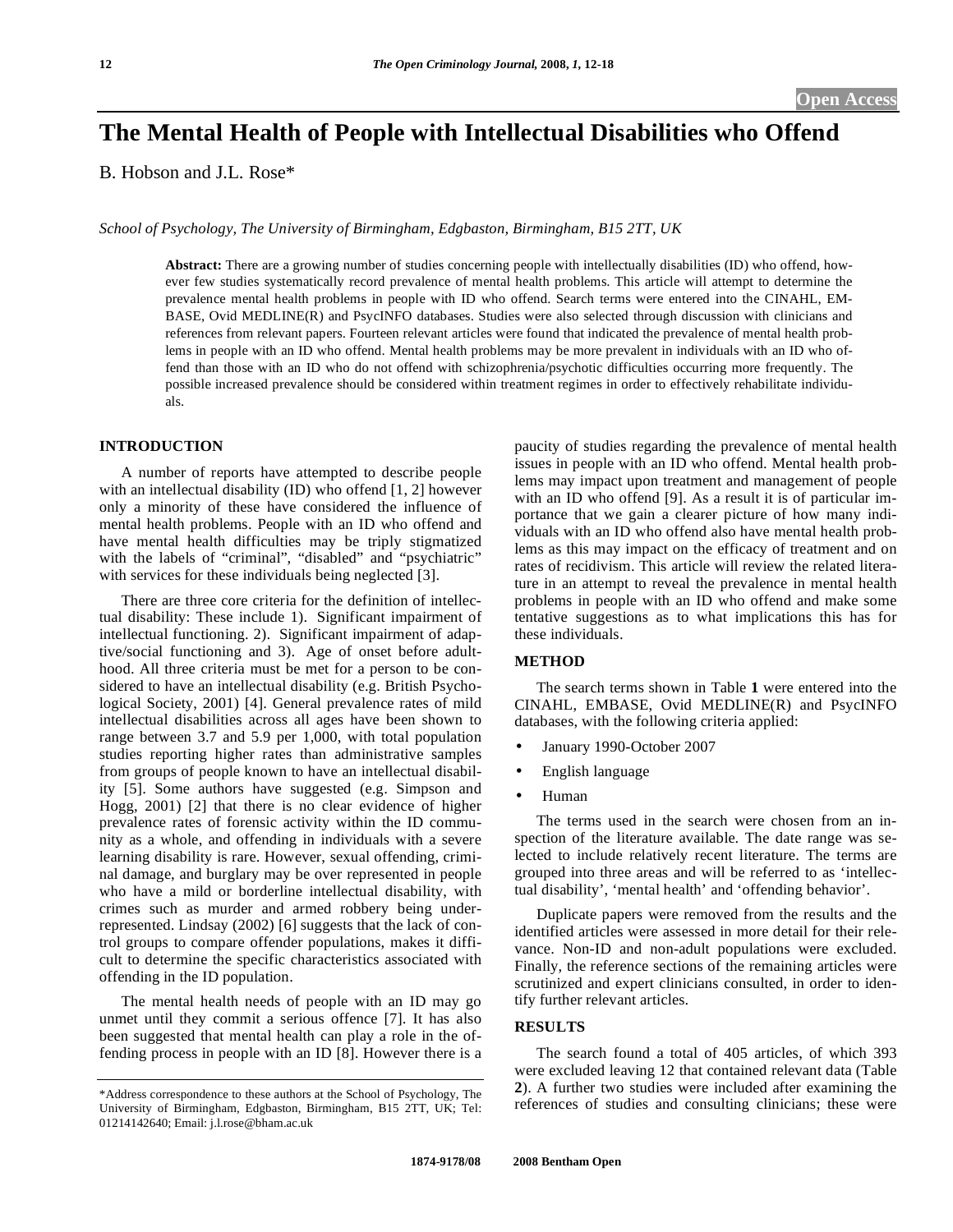#### **Table 1. Terms Used in the Search**

| <b>Intellectual Disability</b> | <b>Mental Health</b>                  | <b>Offending Behaviour</b> |
|--------------------------------|---------------------------------------|----------------------------|
| Developmental Disabilit*       | Mental Health/Disorder/Illness        | $Offen*$                   |
| Intellectual Disabilit*        | Mentally Ill                          | Prison*                    |
| Learning Disabilit*            | Psychiatric Disorder/Hospital/Nursing | Police                     |
| Mental Handicap                | Psychotic Disorders                   | $Crim*$                    |
| Mental Retard*                 |                                       |                            |

Ho (1996) [10] and Rose, Cutler, Trezise, Novak and Rose (2008) [11].

**Table 2. Criteria Used for the Exclusion of Articles** 

| <b>Number of Studies</b>                                               | 405                             |  |  |
|------------------------------------------------------------------------|---------------------------------|--|--|
| Criteria                                                               | Number of Studies Ex-<br>cluded |  |  |
| Non-adult                                                              | 37                              |  |  |
| Non-intellectual disability                                            | 99                              |  |  |
| Non-offenders                                                          | 32                              |  |  |
| Non-mental health                                                      | 78                              |  |  |
| Non-empirical                                                          | 60                              |  |  |
| No report of mental health problems in<br>people with an ID who offend | 87                              |  |  |
| <b>Total Excluded Articles</b>                                         | 393                             |  |  |
| Additional papers identified                                           | 2                               |  |  |
| <b>Balance</b>                                                         | 14                              |  |  |

 The papers selected all reported rates of mental health problems in a range of samples of people with an intellectually disabled who offend. These rates are listed in Table **3**.

 Research reporting the prevalence of mental health problems in people with an ID who offend use three principal sampling strategies including surveys of individuals in criminal justice settings, community and in-patient populations.

# **CRIMINAL JUSTICE SETTINGS**

 Klimecki, Jenkinson and Wilson (1994) [12] surveyed a sample of individuals with an ID from a segregated prison population in Australia, the study identified seventy five individuals with an intellectual disability. All participants were reported to have an IQ in the range of 65 - 75 although a mean for the group is not reported, it was also not explicitly stated how IQ was assessed. Participant's psychiatric history was taken from prison records though it is not clear what criteria was used for the people with an ID to be segregated from the normal prison population, nor was the prevalence of ID stated within that population. An indication of having a "prior psychiatric history" was used to record whether individuals had mental heath problems in this group and it may have contributed to the high rate of mental health problems recorded (74.5%). Klimecki *et al*. (1994) [12] found that rates of re-offending were higher in those individuals with a dual diagnosis of substance abuse and a prior psychiatric history.

 Ho (1996) [10] conducted another retrospective study of case notes at a secure forensic hospital in Florida, USA, for those who were deemed incompetent to stand trial due to their level of intellectual ability. This sample was large (282) and IQ and adaptive behavior were assessed through psychological evaluation, competency reports and assessment using the WAIS-R and the Vineland Adaptive Behavior Scales. However, it is not clear who administered these tests nor is it evident when they were assessed. The mean IQ ( $M = 58.0$ ) was lower than in other studies, though a borderline group (4.6% of the total sample) was also included (IQ scores between 70 and 85). The study group had a large (but not explicitly stated) IQ range. One individual was assessed by clinicians as having as IQ below 25, though it is unclear how many individuals were also assessed using clinical judgment rather than having an IQ assessment. Over half (52.3%) of the sample was diagnosed or suspected of having a mental health problem, though it is not clear what criterion was used to make this assessment.

 Winter, Holland and Collins (1997) [13] used a sample of individuals identified as having an ID while screened during police custody. The sample size was small (21) while the mean full-scale IQ from the WAIS-R assessment was 79.1  $(SD = 7.3)$ , only two individuals in the study had an identified IQ score of below 70. As part of the screening process, individuals were asked if they had attended a school for children with ID, none of the study group had but five had attended a school for children with behavioral problems. The study also relied on participants self-reporting past medical and psychiatric history and drug and alcohol abuse, which may have led to the relatively low rates of mental health problems reported (15.8% psychosis, 11.1% affective disorders).

 Crocker *et al*. (2007) [14] investigated a sample from a pre-trial detention centre in Canada. The IQ of individuals was assessed using the E´preuve Individuelle d'Habilete´ Mentale (EIHM - Individual Mental Ability Scale), an intellectual ability scale standardized to the norms of the Quebec population. Using IQ scores, 281 individuals were assigned to two ID groups (probable and borderline) and no ID group. The mental health of participants was diagnosed using the Expertal expert system, which is based on DSM 4 criteria, with over half of the sample being re-assessed by a psy-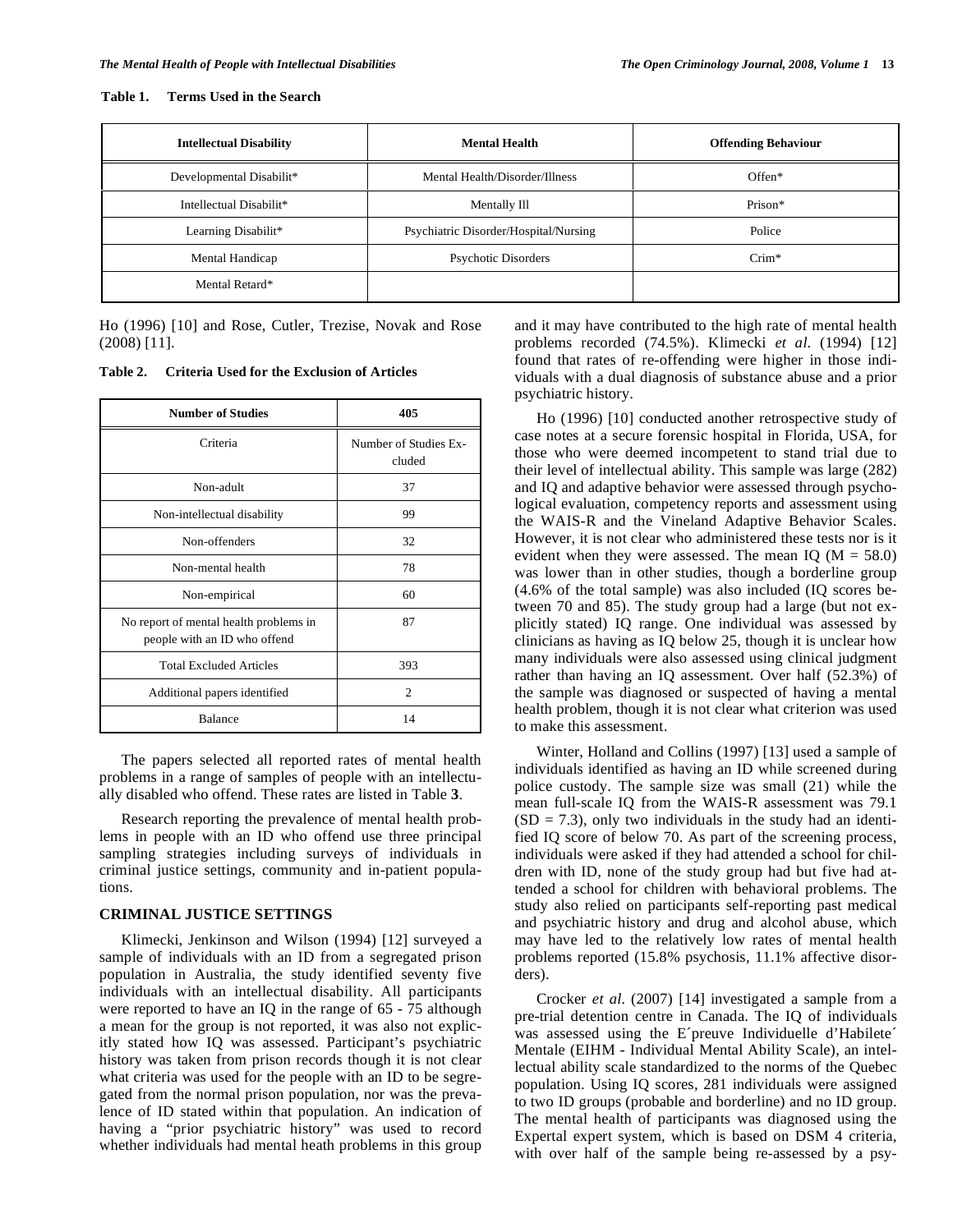| <b>Reference</b>                                       | <b>Mental Health</b><br><b>Problems</b>                               | Schizophrenia type / Psychosis              | <b>Affective Disorders (Includ-</b><br>ing Depression) | <b>Anxiety</b>                                  | Other                 |
|--------------------------------------------------------|-----------------------------------------------------------------------|---------------------------------------------|--------------------------------------------------------|-------------------------------------------------|-----------------------|
| Alexander, Piachaud, Ode-<br>biyi & Gangadharan (2002) |                                                                       | 32.5%                                       | $14.3\%$ <sup>k</sup>                                  |                                                 |                       |
| Alexander, Crouch, Halstead<br>& Piachaud (2006)       |                                                                       | 44.2%, 4.7% <sup>h</sup>                    | $1.6\%$                                                | 3.1%                                            | $1.6\%$ <sup>1</sup>  |
| Barron, Hassiotis & Banes<br>(2004)                    | 51.7% $(13.1\%)^f$                                                    | 43.3%                                       |                                                        |                                                 | $13.1\%$ <sup>m</sup> |
| Crocker, Coté, Toupin & St-<br>Onge (2007)             |                                                                       | $3.8\%$ <sup>d</sup> , $6.8\%$ <sup>e</sup> | $13.2\%$ <sup>d</sup> , $9.5\%$ <sup>e</sup>           | $13.2\%$ <sup>d</sup> ,<br>$7.1\%$ <sup>e</sup> |                       |
| Ho (1996)                                              | 52.3%                                                                 |                                             |                                                        |                                                 |                       |
| Hogue et al. $(2006)$                                  |                                                                       | 19.3%                                       | 6.6%                                                   |                                                 |                       |
| Hogue $et$ al. (2007)                                  |                                                                       | 21.1%                                       | 6.4%                                                   |                                                 |                       |
| Klimecki, Jenkinson & Wil-<br>son (1994)               | $74.5\%$ <sup>g</sup>                                                 |                                             |                                                        |                                                 |                       |
| Lindsay et al. (2002)                                  | 32%                                                                   |                                             |                                                        |                                                 |                       |
| Lindsay et al. $(2004)$                                | 32% <sup>a</sup> , 33% <sup>b</sup>                                   |                                             |                                                        |                                                 |                       |
| Lindsay, Smith, Quinn, et al.<br>(2004)                | $67\%$ <sup>c</sup>                                                   |                                             |                                                        |                                                 |                       |
| Lindsay, Steele, Smith,<br>Quinn, & Allan (2006)       | $31.4\%$ <sup>a</sup> ,<br>$32.1\%$ <sup>b</sup> , 66.6% <sup>c</sup> |                                             |                                                        |                                                 |                       |
| Rose, Cutler, Trezise, Novak<br>& Rose (2008)          | $(14.9\%)^{\text{f}}$                                                 | 29.8%, 4.3% <sup>i</sup>                    | $6.4\%$                                                | 6.4%                                            |                       |
| Winter, Holland & Collins<br>(1997)                    |                                                                       | $15.8\%$ <sup>g</sup>                       | $11.1\%$ <sup>g,j</sup>                                |                                                 |                       |

**Table 3. Prevalence of Mental Health Issues in Reviewed Articles** 

"Sex Offenders, "Non-Sex Offenders, "Female Offenders, "Probable ID group, "Borderline ID group. <sup>for</sup> Co-morbid disorders, "Self reported prior psychiatric history, "Schizoaffective disorder, 'Manic Depressive Psychosis, 'Depression, <sup>k</sup>Affective Disorder, <sup>1</sup>Obsessive Compulsive Disorder, <sup>m</sup>Autistic Symptoms.

chologist within 48 hours to confirm diagnosis. The percentage of participants diagnosed with a mental health problem was 30.2% and 23.4% for the ID and borderline groups respectively. This data was not reported in the paper but supplied by the authors in response to a request for further information. Crocker *et al*. (2007) [14] comparison group of detainees without an ID were also diagnosed with a similar rate of mental health problems (29.0%). Although around 20% of participants were intoxicated at the time of assessment, Crocker *et al*. (2007) [14] found no significant differences in the composition of the ID, borderline and non-ID groups when intoxicated individuals were excluded from the analysis, indicating that intoxication did not affect the group constitution. In this study the assessment of mental health appeared to be relatively thorough, which may account for the lower rate of mental health problems identified.

# **COMMUNITY SAMPLES**

 Barron, Hassiotis and Banes (2004) [15] examined two groups of people with ID who offended in a community setting; those who were known to ID services and those who were known to forensic mental health services. Barron *et al*. (2004) [15] screened probation services, community mental health teams and elsewhere in non-ID agencies for individuals with an ID. Following assessment using the WAIS-R the group of individuals not known to ID services had a significantly greater IQ than the group known to ID services (69.7 vs. 63.5), although no range was reported for either group. Social impairment was questioned during the screening process but there was no formal assessment of participant's functional abilities. Barron *et al*. (2004) [15] used a broad definition of offending behavior to reflect the overlap of offending and challenging behaviors. They found no significant difference in the rates of mental health problems between the two groups, with a total rate of 51.7%, although the group of individuals not known to ID services was small (17).

 Rose *et al*. (2008) [11] reported on a sample of 47 individuals who used community ID services, the sample consisted of 42 males and 5 females. Individuals were in receipt of ID services and would have met the service criteria for having an ID. Two people (4.3%) of the sample had a borderline ID, the majority of the sample had a mild ID (53%), and the remainder either had a more severe disability or had no recorded level of ID (17%). It is not reported what the range of intellectual functioning was. The study used a broad definition for offending to include 'offending-like behaviors'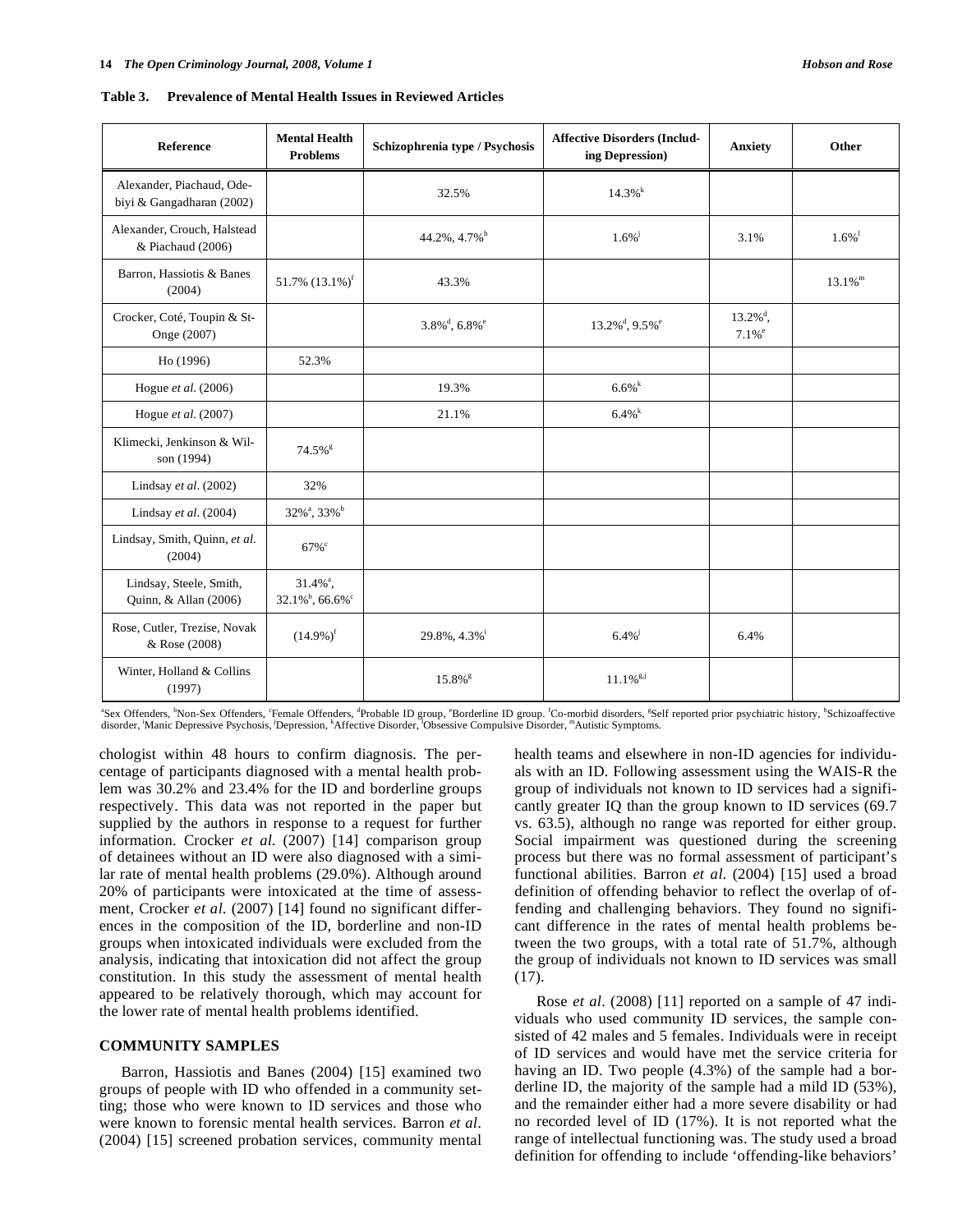to include individuals who would have been diverted from the criminal justice system as a result of their ID. The study used informant based interviews and case notes to collect the data. Around 46% of the sample had been diagnosed with a mental health problem at some time over the previous 5 years.

#### **INPATIENT SETTINGS**

 Alexander *et al*. (2002) [9] examined case referrals to a medium secure unit in the UK. The sample size was 79, IQ or adaptive behavior was clinically assessed by a least two multi-disciplinary professionals. The sample included some individual without ID (9.2%), although the majority had either a borderline ID (36.8%) or a mild ID (44.7%), with some having moderate (7.9%) or a severe ID (1.3%). However, they state that some individuals who were assessed as having a normal IQ or adaptive functioning scores were considered by clinicians as having a borderline ID. Around 33% of patients did not have an index offence nor were they involved with the criminal justice system. In this study about 47% had affective and psychotic disorders and 58.4% of referrals had a personality disorder, this latter figure is more than double that found in any other studies, which be may a product of the specialized nature of this service.

 Alexander, Crouch, Halstead and Piachaud (2006) [16] conducted a case file review and follow-up of individuals with ID who had been referred, and subsequently discharged from a medium secure unit. There is a slight overlap in data between this study and Alexander *et al*. (2002) [9] although this study includes only those who were admitted following referral. The sample size was 64, although for the purpose of the study the sample was divided into subgroups depending on the time at which they were discharged from the unit. Individuals assessed as having normal IQ or adaptive functioning scores but assessed by clinicians as having below normal intelligence were categorized as having a borderline ID. Overall, the study group contained one (1.6%) individual with normal intelligence, 17 (26.6%) with a borderline ID, 35 (54.7%) with a mild ID and 11 (17.1%) with a moderate ID. Individuals discharged earlier (1987 - 1993) were more likely to have a borderline ID or normal intelligence than those discharged later (1994 - 2000), though the characteristics of mental health problems between the groups was similar. The clinical diagnosis of mental health problems was recorded for individuals at the time of discharge, but it does not state how this diagnosis was made. Alexander *et al*., (2006) [16] recorded the rates of re-offending and relapse of mental health problems, as well as those requiring readmission to hospital. However, patients with a diagnosis of schizophrenia were four times less likely to reoffend (defined as having contact with the police in this case). Considering the specialist nature of this service this sample may not be representative of people with an ID who offend.

### **MIXED SETTING SAMPLES**

 Hogue *et al*. (2006) [17] also includes data reported by Hogue *et al*. (2007) [18] which excluded some individuals from the previous study due methodological issues. Hogue *et al*. (2006) [17] included samples from three different sites; high security hospital (73), medium and low security hospital (70) and a community-based sample (69). The mean reported IQ of the total sample was  $66.0$  (SD = 8.61), IQ

scores were taken from case files following clinical assessment and IQ testing. The majority of the total sample had been diagnosed with "mental retardation" as described by ICD 10 (82.5%). Information regarding mental health problems was taken from case files. Individuals were diagnosed with psychotic disorder (19.3%) and affective disorder (6.6%) according to ICD 10 criteria. The rates of psychotic disorder varied significantly between sites, with the medium and low secure hospital having the lowest rate (8.6%), the community sample (20.3%) and the high security hospital having the highest rate (28.8%). There was some overlap between participants who had at one point used a service then been transferred to another site. This sample may not be representative of people in the UK with an ID who offend, as the high security hospital is the only one of its kind in the UK.

 Hogue *et al*. (2007) [18] used the same methodology and the same population, yet used the Emotional Problem Scale [19] to assess at psychological, emotional and behavioral problems in 171 of the 212 study sample. The mean IQ of the study group was 65.88 which did not differ significantly between the high security hospital, medium and low security hospital and a community-based sample, however the range of IQ scores is not reported. As a result the rates of psychotic disorder (21.1%) and affective disorder (6.4%) differ from Hogue *et al*. (2006) [17].

 Lindsay *et al*. (2006) [20] is an update of referrals of three other papers: Lindsay *et al*. (2002) [21], Lindsay *et al*. (2004) [22] and Lindsay, Smith, Quinn *et al*. (2004) [23]. As a result of this only the most recent article will be considered here. Lindsay *et al*. (2006) used a sample from a community service with associated inpatient units which consisted of female offenders (21), male sexual offenders (121) and male non-sexual offenders (105). There was no significant difference in IQ scores between the sex offences group (64.9), non-sex offences group (65.4) and female group (67.5). The majority of individuals fell into the mild ID range, with around a quarter having a borderline ID and 3 - 5% in the range of moderate ID. Rates for mental health problems were only reported for major disorders (schizophrenia, bipolar disorder or major depression) however female offenders were recorded as having more than twice the incidence of mental health problems (66.6%) than males (31.4% and 32.1%).

# **METHODOLOGICAL ISSUES**

 All of these papers report considerable variation in the rates of mental health problems in people with an ID who offend. One major issue with these papers is the group of individuals included within the surveys. While all of the papers suggest that they are reviewing people with an Intellectually Disability, on careful examination none of them strictly adhere to current definitions of ID such as that defined by the British Psychological Society (2001) [4]. Most definitions would include a significant impairment of intellectual functioning (IQ of 69 or less); a significant impairment of adaptive/social functioning and; an age of onset before adulthood of impairments. Using this definition would exclude a number of participants in all of the studies. For example, only Ho (1996) [10] formally assessed adaptive behavior. Similarly, only Ho (1996) [10] makes any mention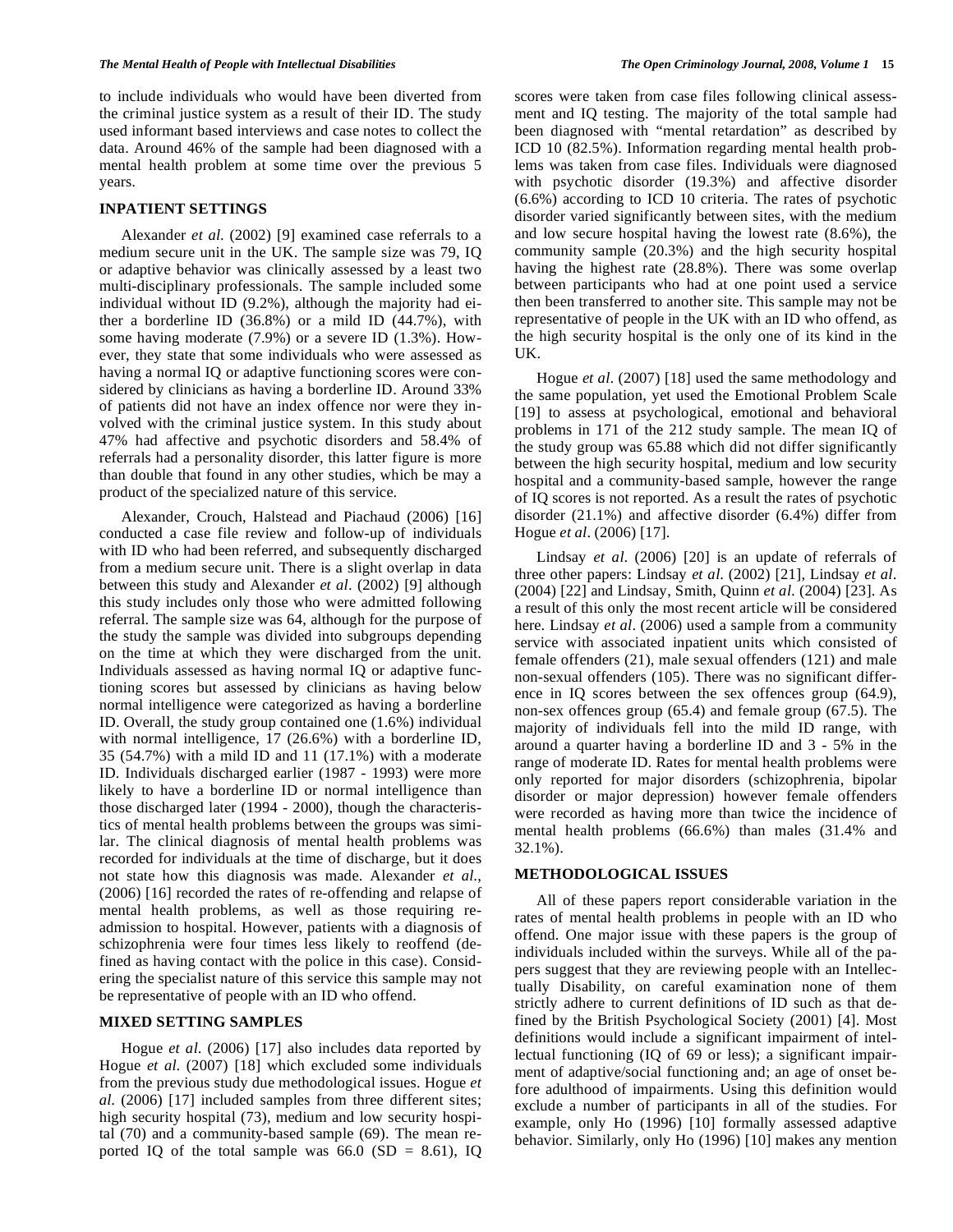| <b>Reference</b>                                     | Number of Females in Study Group (%) | Number of Males in Study Group (%) |
|------------------------------------------------------|--------------------------------------|------------------------------------|
| Alexander, Piachaud, Odebiyi & Gangadharan<br>(2002) | 15(19)                               | 64(81)                             |
| Alexander, Crouch, Halstead & Piachaud (2006)        | 15(23)                               | 49 (77)                            |
| Barron, Hassiotis & Banes (2004)                     | 8(13)                                | 53 (87)                            |
| Crocker, Coté, Toupin & St-Onge (2007)               |                                      | 137 $(100)^a$                      |
| Ho (1996)                                            | 23(8)                                | 259 (92)                           |
| Hogue <i>et al.</i> (2006)                           |                                      | 212 (100)                          |
| Hogue et al. (2007)                                  |                                      | 171 (100)                          |
| Kilmecki, Jenkinson & Wilson (1994)                  |                                      | 75 (100)                           |
| Lindsay et al. $(2002)$                              |                                      | 62 $(100)^{b}$                     |
| Lindsay et al. $(2004)$                              |                                      | 202 (100)                          |
| Lindsay, Smith, Quinn, et al. (2004)                 | 18 (100)                             |                                    |
| Lindsay, Steele, Smith, Quinn, & Allan (2006)        | 21(9)                                | 226 (91)                           |
| Rose, Cutler, Trevise, Novak & Rose (2008)           | 5(11)                                | 42 (89)                            |
| Winter, Holland & Collins (1997)                     | 1(5)                                 | 20(95)                             |

**Table 4. The Number of Male and Female Participants in the Reviewed Articles** 

<sup>a</sup>ID Group and Borderline ID Group <sup>b</sup>Sex Offenders.

of the age of onset of disability and reported that approximately 34% of their sample had sustained a prior head injury as a result of vehicle accidents or complications during birth.

 Sampling methods may also have caused a bias and skew to the selection of samples for inclusion in studies. Samples from high security hospitals and medium secure units may not be representative of many people with an ID who offend. McBrien (2003) [24] has suggested that the self-report method, employed in Winter *et al*. (1997) [13] and Barron *et al*. (2004) [15], may be over-inclusive and increase the numbers of individuals with a borderline ID in these studies. Differences between criminal justice systems may also influence the composition of samples with individuals with an ID being diverted to a variety of specialist ID services at different stages in the judicial system depending on the country's criminal justice system. These differences also influence the definition of offence used within the studies with some studies including individuals who had not been convicted as they had been diverted from the criminal justice system due to their ID (e.g. Rose *et al*, 2008) [11]. Variations in these procedures are likely to influence the composition of samples in the different papers reviewed.

 The differences in the rates of mental health problems recorded may also be due to the variation in diagnostic practice and the flexible use of terms such as 'mental illness' and 'psychiatric illness'. Klimecki *et al*. (1994) [12] reported that 74.5% of individuals in their sample had a prior psychiatric history. The term psychiatric history covers a wide range of illnesses and disorders, and having a psychiatric history is much more inclusive than having a current diagnosis. Similarly a number of studies only reported an overall rate of mental health problems in terms of major disorders (schizophrenia, bipolar disorder or major depression). This could

provide a more restricted view at the prevalence of mental health problems. Crocker *et al*. (2007) [14] seemed to take a more thorough approach to the screening for mental health problems by using a standardized psychiatric instrument and re-assessment by a psychologist within 48 hours. This may have resulted in the lower prevalence rate (around 30%) in this study. Considering the relatively high rates of mental health problems, it is perhaps surprising that few studies explicitly state the level of co-morbidity of mental disorders. Barron *et al*. (2004) [15] reports a prevalence of 13.1% for individuals scoring on one or more diagnostic criteria for mental health problems, however this also includes a number of individuals with autistic symptoms. Rose *et al*. (2008) [11] found that 14.9% of their study group had more than one "concern", which included a range of mental health problems, personality disorder, autistic symptoms, physical health problems and drug/alcohol misuse. The lack of information regarding co-morbidity certainly represents a problem in the majority of the reported studies, as rates of separate mental health problems are recorded it is not clear what the overall number of individuals with mental health problems is in some samples.

 The high proportion of males with an ID who offend found in the reviewed articles is generally similar to those of other studies [1, 25] and in the people without an ID who offend [26]. In the only analysis in a group of female offenders Lindsay *et al*. (2006) [20] found over twice the rate of mental health problems found in a male sample. Although other studies (See Table **4**) do include females with an ID who offend they do not report gender differences in terms of the rates of mental health problems probably due to the small numbers of females included. Maden, Swinton and Gunn (1994) [27] reported that females who offend were more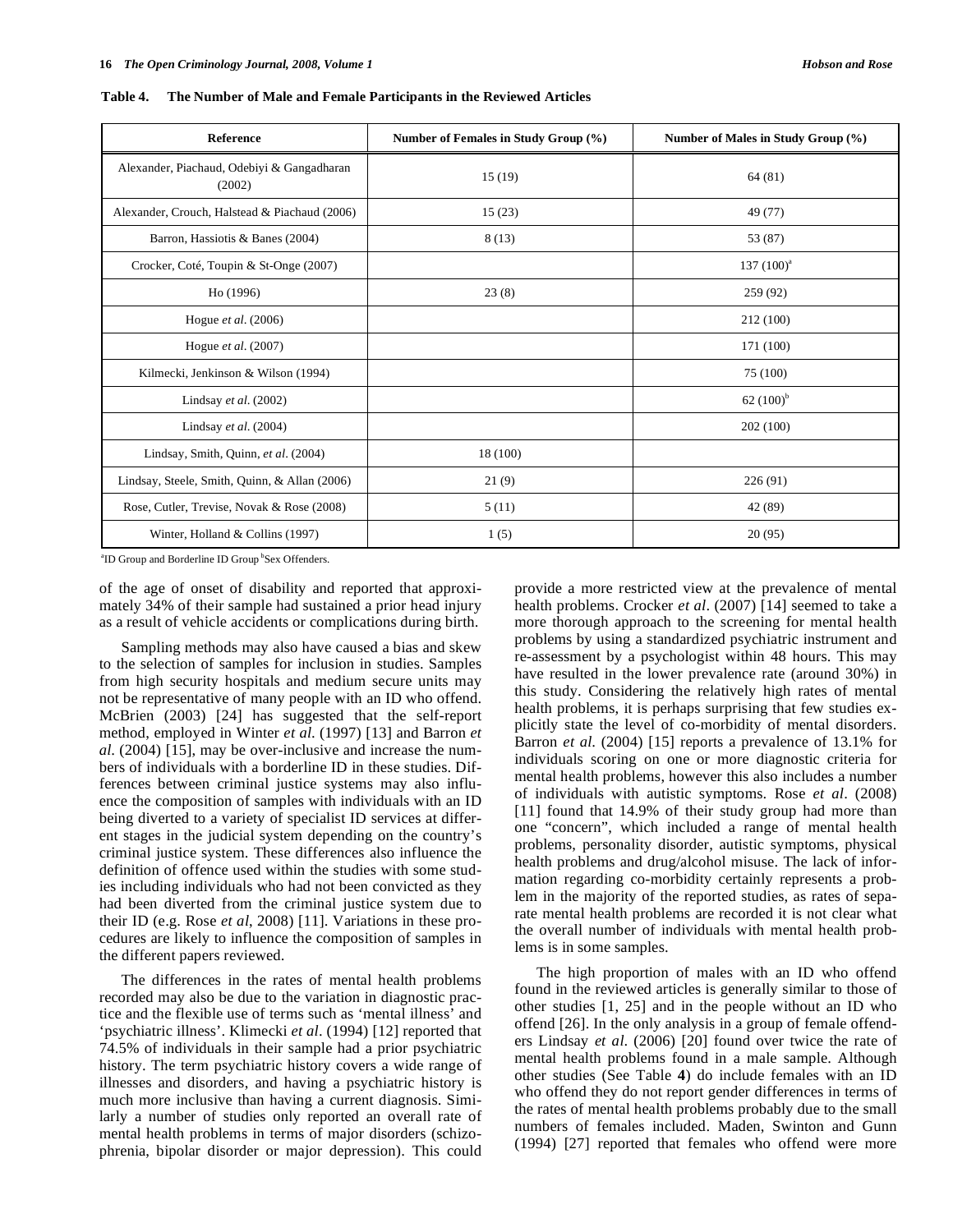likely to have a psychiatric diagnosis then males (57% vs. 38% respectively). This suggests it may be particularly important to treat mental health problems in women offenders.

#### **DISCUSSION**

 Rates of mental health problems in people with an ID who offend in the studies reviewed here vary from 26% [17] up to 74.5% [12]. This appears to be higher than in people with an ID who do not offend, however the variations in methodology, sample selection and assessment strategies make it difficult to obtain a clear overall picture.

 Estimates of the prevalence of mental health problems amongst general populations of adults with ID also vary greatly. Studies have reported rates of mental health problems of between 14% and 40% [28, 29]. Considering that the majority of people with an ID who offend appear to have a mild, moderate or borderline intellectual disability, the literature relating to these individuals warrants special attention. Deb *et al*. (2001) [28] found that 14.4% of people with a mild ID had mental health problems.

 Different definitions of mental health problems produce different results. Klimecki *et al*. (1994) [12] reported that 74.5% of ID offenders had a "psychiatric history", while Lindsay *et al*. (2004) [22] found that around 32% of male offenders had "mental health problems". Alexander *et al*. (2002) [9] commented that the rate of mental health problems, personality disorders and other issues found would make them a particularly difficult group to manage.

## **SCHIZOPHRENIA/PSYCHOSIS/SCHIZOAFFECTIVE DISORDER**

 Schizophrenia and psychotic disorders appear to be the most prevalent single mental health problem reported in studies of people with ID who offend. Rates vary from around 4% up to 44% (Table **3**). Only one study (Rose *et al*., 2008) [11] reports a rate of manic depressive psychosis at 4.3% of the sample. Alexander *et al*. (2006) [16] reports a rate of schizoaffective disorder at 4.7%. These diagnoses may have been included in the schizophrenia categories in other studies, and different classification systems may also account for the range in rates.

 In a review of literature on mental health problems in adults with an ID, Whitaker (2006) [30] reported rates of schizophrenia from 1% up to 5.1%. However, other studies have found higher rates particularly in those with a mild or moderate ID. Holden and Gitlesen (2004) [31] reported that 15% of individuals with a moderate ID had psychosis compared to no individuals with a severe or profound ID in their study group. Reiss (1982) [32] reported prevalence rates of 17% and 47% for individuals with a mild/moderate ID and a severe ID respectively. The majority of people with an ID who offend fall into the mild/moderate ID category and this group appears to have a higher rate of psychotic disorders than the people with an ID who do not offend. This may be due to the nature of the populations studied and the variety in diagnostic strategies used in the studies. For example, when individuals enter the criminal justice setting they may be more thoroughly assessed by health professionals which may lead more effective diagnosis. The effects of co morbid psychotic difficulties and offending in people with an ID is clearly complex and worthy of further investigation.

# **AFFECTIVE DISORDERS (INCLUDING ANXIETY AND DEPRESSION)**

 Affective disorders including anxiety and depression appear to be the second most common mental health problem reported in people with ID who offend. Rates of affective disorder vary from around 7% up to 13% (Table **3**). In terms of depression, rates vary from 1.6% up to 11% (Table **3**). Anxiety disorders are sometimes reported separately. The rate of depression in people with an ID has been reported to be between 1% to 21% [[31, 33]. However, other studies have found that severity of disability is related to the rate of depression seen in adults with an ID. Reiss (1982) [32] found that 20% of individuals with a mild/moderate ID had depression compared to no individuals with a severe ID. Similarly, Holden & Gitlesen (2004) [31] reported that 21% of people with a moderate ID were depressed compared to 2% of people with a severe or profound ID. Only three studies present data on the prevalence of anxiety disorders in people with ID who offend. These ranged between 3.1 and 13.2%. Alexander *et al*. (2006) [16] also report a rate of obsessive compulsive disorder (OCD) of 1.6%.

 Estimates of the prevalence of anxiety disorders in people with an ID who do not offend vary considerably. Rojahn, Borthwick-Duffy and Jacobson (1993) [34] found that only 0.3% had an anxiety disorder, in contrast, Reiss (1990) [35] reported a rate of 31.4% for anxiety "symptoms". Holden & Gitlesen (2004) [31] reported that 48% of individuals with a moderate ID and 13% of individuals with a severe or profound ID had an anxiety disorder. This variation makes any comparisons difficult to interpret.

## **CONCLUSION**

 It is clear that a significant proportion of people with an ID who offend have a diagnosed mental health problem. However, the variation in methodologies and samples used to collect this data makes it difficult to draw any firm conclusions about prevalence rates. Mental health problems, particularly schizophrenia and psychotic disorders appear to be higher in people with an ID who offend. More research is required that systematically evaluates both offending and non-offending populations using similar methodologies before a definitive conclusion can be reached. If mental health problems exist in any individual who offends they may be a factor in the offending process. Mental health problems may also need to be treated effectively in order to rehabilitate individuals. Glaser and Florio (2004) [8] suggest that mental health "may be making a contribution, in its own right, to the behaviours and difficulties which lead to offending by an intellectually disabled person" (p. 592). People with an ID and a mental health problem tend to exhibit challenging behaviours which may increase the likelihood of contact with the criminal justice system [2, 7]. Having an unmet mental health need may increase the risk of offending due to a reduced ability to cope with living in the community. Future research needs to focus on the prevalence of mental health problems and the influence of mental health problems on offending, treatment and recidivism, to develop a greater insight on the role of mental health in the lives of these individuals.